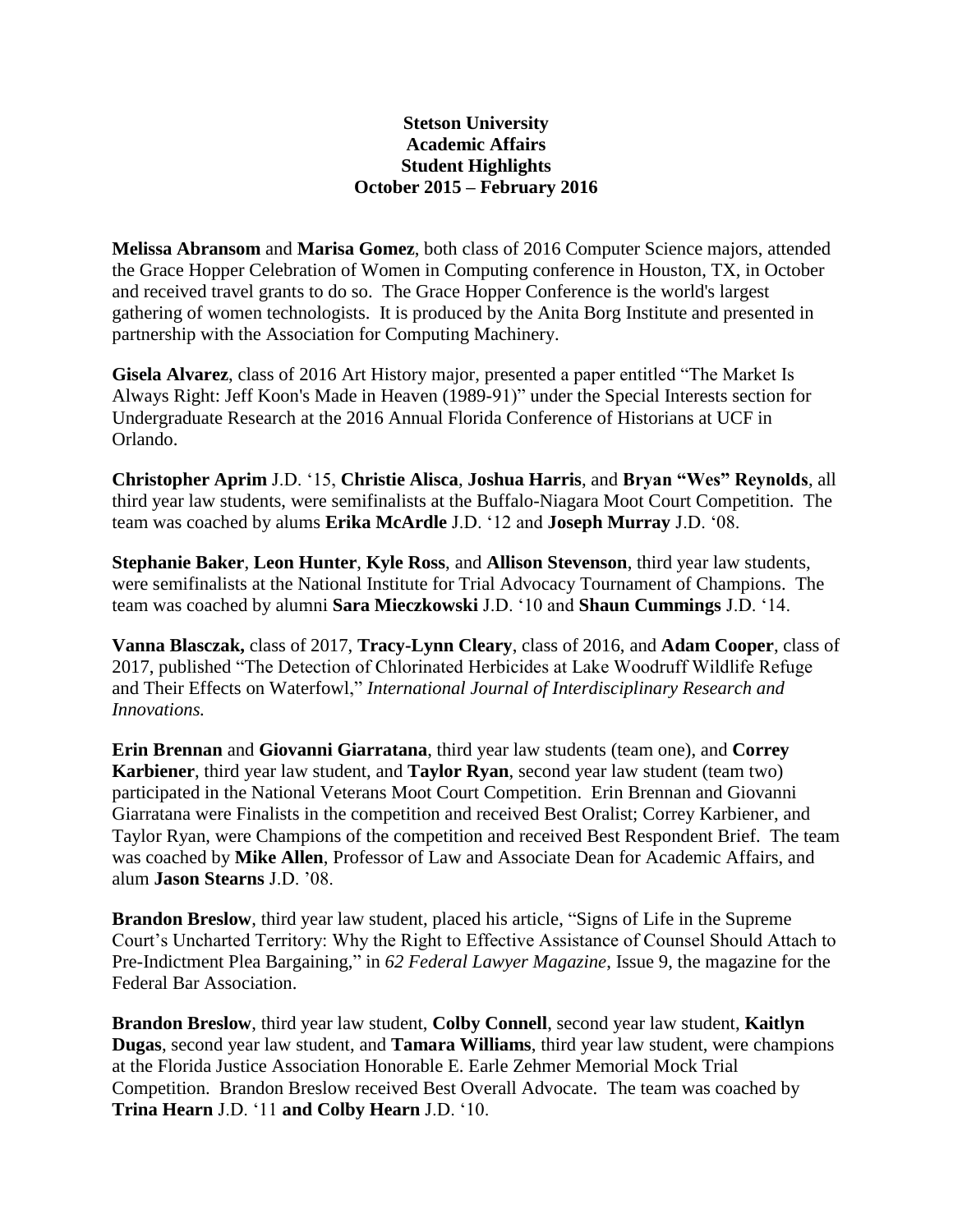**Hayley Brew**, third year law student, **Nicole Brunswick**, third year law student, **George Koulianos**, second year law student, and **Lara McGuire**, third year law student, were semifinalists and placed third at the ABA Law Student Division Arbitration Regional Competition. The team was coached by **Kristen Adams**, Professor of Law, and **Roberta Flowers**, Professor of Law.

**Victoria Buffkin**, class of 2016, was named the winner of the 2015 Stetson University Concerto Competition.

**Victoria Buffkin**, class of 2016 (clarinet), **Cole Bushman** (clarinet), **Omar Lawand**, class of 2016 (trombone), **Ashley Maingrette**, class of 2018 (trombone), **Ryan Morrison**, class of 2016 (horn), **Daniela Restrepo**, class of 2016 (percussion), **Christian Ricketts**, class of 2019 (bass clarinet), **Jeremy Rumsey**, class of 2017 (tuba), **Erich Schwarz**, class of 2016 (trombone), all members of the Stetson University Symphonic Band were selected to perform in the 2016 Florida Intercollegiate Band during the Florida Music Educators Association Professional Development Conference held in Tampa, January 13-16, 2016

**Angeliz Bula**, class of 2018, was one of 14 freshmen and sophomore vocalists selected from across the country to compete in the national semi-final round of the National Association of Teachers of Singing Student Auditions held in Greensboro, NC, July, 2015. Angeliz is a soprano studying with **Lloyd Linney**, Professor of Music.

**Darnesha Carter**, third year law student, **Adriana Foreman**, second year law student, and **Albert "Evan" Dix**, second year law student, were quarterfinalists and received the Best Oralist Award in the Mercer University College of Law Legal Ethics and Professionalism Moot Court Competition. The team was coached by **Brooke Bowman** J.D. '02 Professor of Legal Skills, and **Roberta Flowers**, Professor of Law.

**Brooke Charlan** J.D. '15, **Zachariah Wade**, **Silvia Amador**, and **Harold Velez**, third year law students, were semifinalists at the National Civil Trial Competition. The team was coached by alums **Julia Metts** J.D. '04 and **Khalil Madani** J.D. '14.

**Katie Coulter** and **Gaby Warrensford**, both class of 2016 Mathematics majors, have been accepted to give talks at the National Conference for Undergraduate Women in Mathematics early this spring in Nebraska. These talks are based upon joint student-faculty research being done in the Department of Mathematics and Computer Science with **Will Miles**, Associate Professor of Mathematics and Computer Science, and **Michael Branton**, Professor of Mathematics and Computer Science, respectively. This trip is being funded by the Dean's Office, the Department, and awards given to the students by the conference for outstanding research potential with their projects.

**Courtney Cox**, third year law student, won the Custom and International Trade Association's Vance Memorial Writing Competition. Her paper will be published in the *Loyola University Consumer Law Journal*. She also will receive \$1,000 for her submission.

**Courtney Cox** and **Courtney Chaipel**, third year law students, placed their Honor's Program paper in the *Texas Review of Entertainment & Sports Law*. This is a publication of University of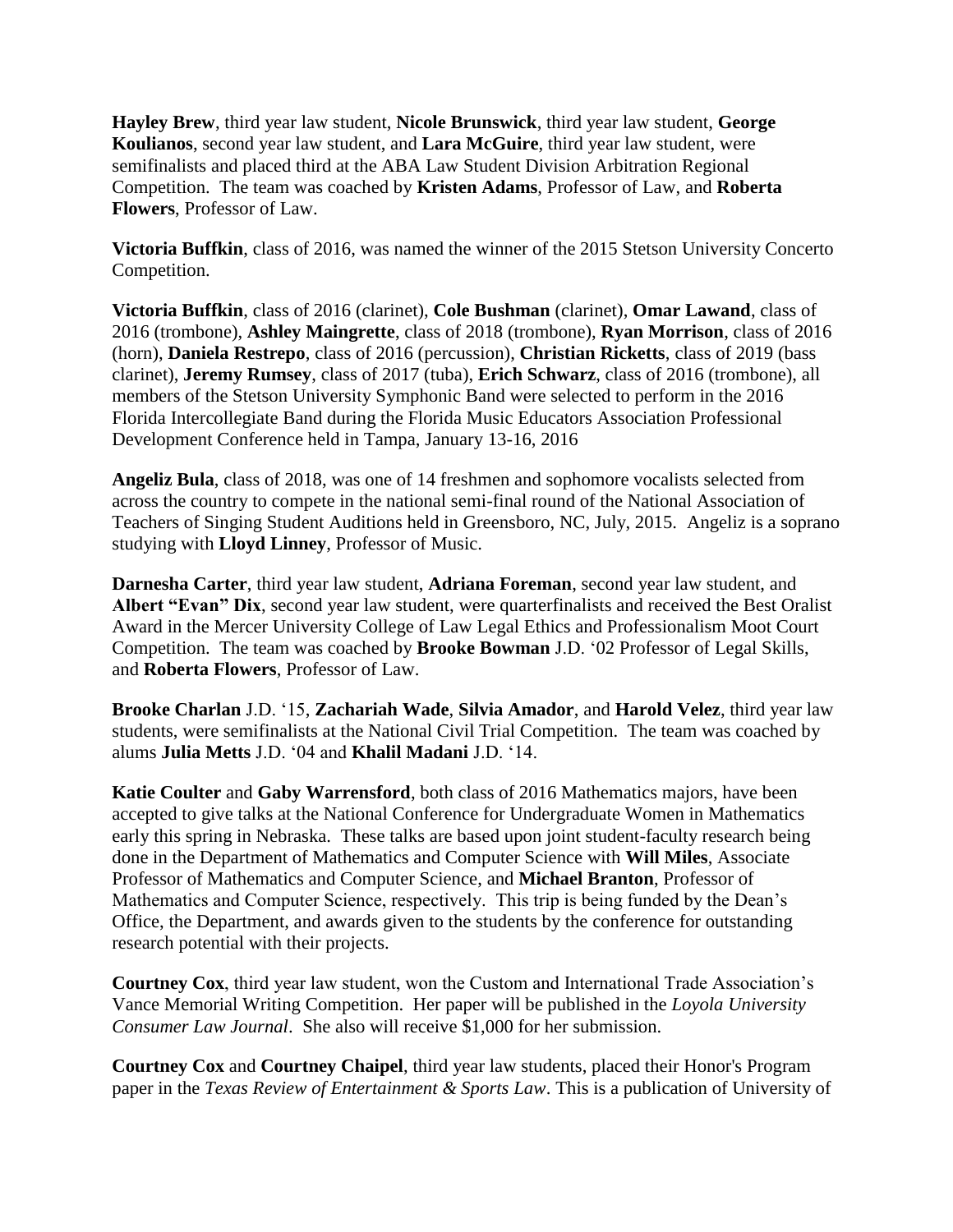Texas Law School. They wrote about the use of film, specifically five popular animated films (*e.g*. Lion King), for law teaching and community outreach coordinators.

**Jason Cruz**, class of 2016, **Lauren Davids**, class of 2018, **Sarah Dean**, class of 2016, **Nicole Padgett**, class of 2016, **Nickolas Saffan**, class of 2017, and **Caroline Williams**, class of 2016, represented Stetson at the National College Media Convention in Austin, TX, Oct. 28-Nov. 1, 2015.

**Liz Dohney**, third year law student, and **Carolina Sauzo**, second year law student, placed third at the ABA Negotiation Regional Competition, with **Nathan Bruemmer**, second year law student, and **Anabella Rojas**, third year law student, placing fifth, followed by **Kara Rogers**, second year law student, and **Ciara Willis**, third year law student, in tenth place. The team was coached by alumna **Emily Van Oosting** J.D. '12.

**Kasey Feltner**, **Sterling Lovelady**, second year law students, and **Jeremy Rill**, third year law student, were semifinalists in the Ninth Annual Civil Rights and Liberties Moot Court Competition. The team was coached by **Brooke Bowman** J.D. '02 Professor of Legal Skills, and **Roberta Flowers**, Professor of Law. **Kristen Adams**, Professor of Law, also traveled with the team.

**Erik Ferguson**, class of 2016, was honored with an invitation last summer to attend the annual "June in Buffalo Summer Music Festival." The gathering is a meeting of selected young composers from all over the world, giving each and all an opportunity to discuss, rehearse and perform each other's work under the guidance and tutelage of some of the world's leading contemporary artists.

**Alex Ferko**, class of 2016, having been selected through a competitive regional process, officiated in the National Intramural Recreation Sport Association (NIRSA) Regional Flag Football Tournament.

**Amber Finnicum-Simmons**, class of 2016, was honored as the Campus Compact Newman Civic Fellow for 2015 at the Florida Campus Compact Annual Awards Banquet in November. This award honors inspiring college student leaders who have demonstrated an investment for finding solutions for challenges facing communities throughout the country.

**Cherilyn Hansen**, third year law student, argued in a hearing before the Board of Veterans Appeals in the summer and received a decision this fall that awarded benefits for her client based on Agent Orange exposure. This Marine combat Vietnam veteran had been fighting an uphill battle with the Department of Veterans Affairs since November 2008 to get a proper diagnosis of a heart condition. This case allowed the first collaboration between the Veterans Advocacy Clinic and USF's Morsani College of Medicine Department of Cardiology which helped the veteran to receive an appropriate diagnosis and began the process of awarding him the benefits he has earned.

**Cherilyn Hansen**, **Hannah Ibanez**, and **Katrina Womble**, third year law students, researched and prepared a policy brief on the criminalization of homelessness, in collaboration with the high-profile public interest law firm Southern Legal Counsel as a capstone project for the Social Justice Advocacy concentration. As part of this work, they developed and conducted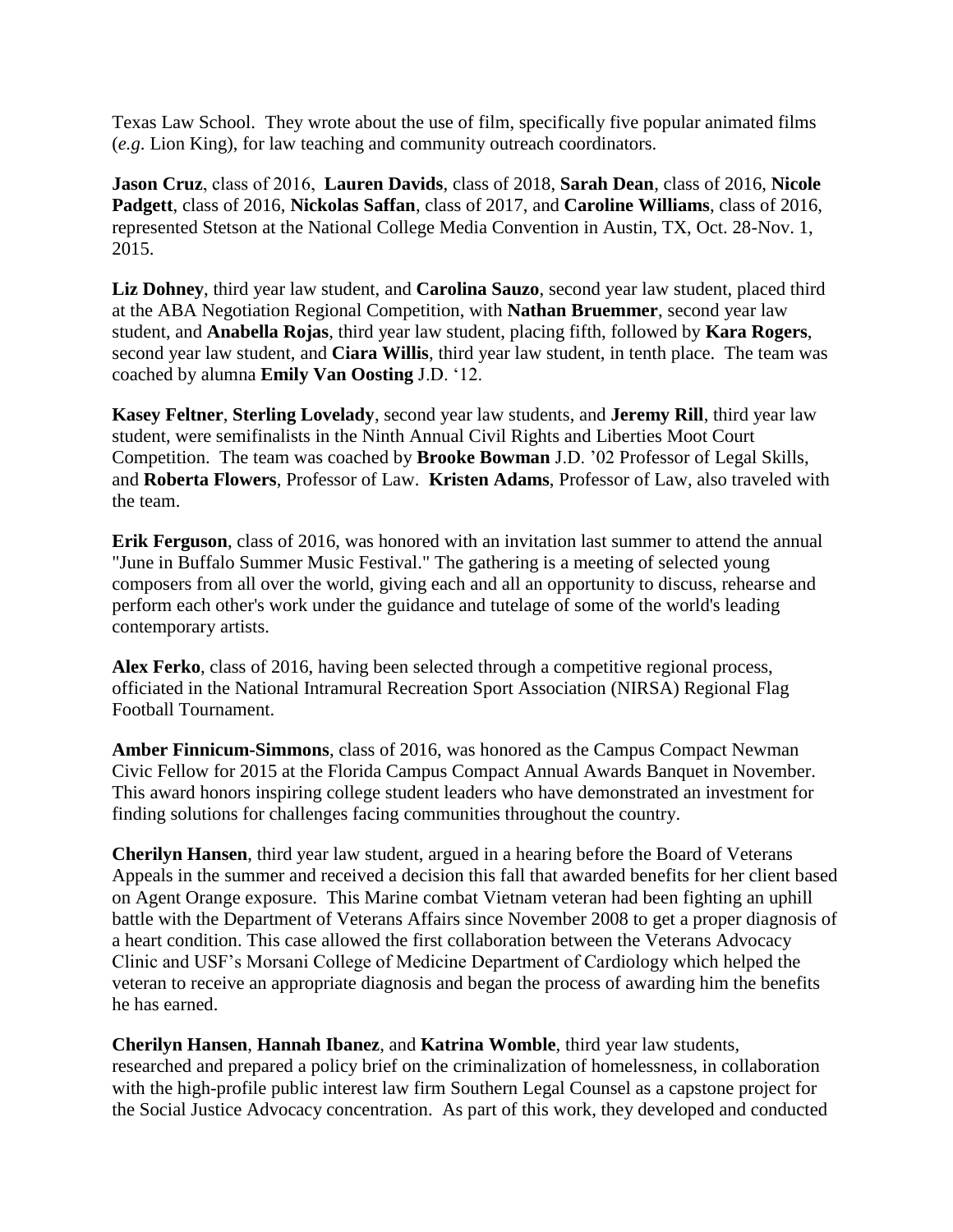a survey of attorneys, police officers, and others who work regularly with the homeless population, and proposed better and more cost-effective alternatives to criminalization measures.

**Ryan Hedstrom**, third year law student, **Marissa Cioffi**, second year law student, and **Greg Pierson**, third year law student, (team one) and **Brittany Cover**, third year law student, **Anna Kirkpatrick**, and **Natalie Yello**, second year law students, (team two) participated in the Region V of the 66th Annual National Moot Court Competition. Ryan Hedstrom, Greg Pierson, and Marissa Cioffi were Finalists in the competition and received the Best Brief Award. This Team will also compete in the National Finals in New York City in February. Brittany Cover, Anna Kirkpatrick, and Natalie Yellow were Quarterfinalists in the competition. The team was coached by **Mike Allen**, Professor of Law and Associate Dean for Academic Affairs, and **Louis Virelli**, Professor of Law.

**Patrick Iampayala**, third year law student, had a hearing before the Board of Veterans Appeals and won benefits for a Vietnam veteran who had been guarding an ammunition dump in Vietnam when it was blown up by the Viet Cong. This veteran had been attempting to receive benefits for six years.

**Omar Lawand**, class of 2016, **Ashley Maingrette**, class of 2018, and **Erich Schwarz**, class of 2016, all students from the studio of **David Schmidt**, Associate Profess of Music, were chosen to play in the Florida Intercollegiate Band this January at Florida Music Educators Association (FMEA).

**Lindays McGrath**, class of 2017, is studying abroad in Russia this spring as part of the School of Russian and Asian Studies at the St. Petersburg State University of Economics. In addition to intensive Russian language instruction, she will take a wide range of classes that will benefit both of her majors, Political Science and Russian, Eastern European, and Eurasian Studies.

**Ian Morin**, class of 2016, was invited to audition for Rice University, Juilliard, Yale and Cleveland Institute of Music.

**Kathryn Nathenson**, class of 2016 and Environmental Studies and History double major, made a presentation entitled "The Hetch Hetchy Valley: The Failure of Western U.S. Water Policy" at the Phi Alpha Theta Biennial Conference in Buena Vista, FL, in January.

**Sarah Overton**, class of 2016, enjoyed her Internship with the Orlando Philharmonic this summer as well as the Beaumaris Festival in the UK.

**Brittany Peterson** and **Holly Saulsbery**, both class of 2016, co-presented a poster entitled "Determining the Optimal Growth Conditions of the Florida Strain of Cylindrospermopsis Raciborskii" at the annual meeting of the American Society of Microbiology SE in Kennesaw, GA.

**Joenise Province**, class of 2017, and **Joseph Rainville**, class of 2016, competed at the University of Arizona's Eller College of Management's 13th Annual Collegiate Ethics Case Competition in October 2015.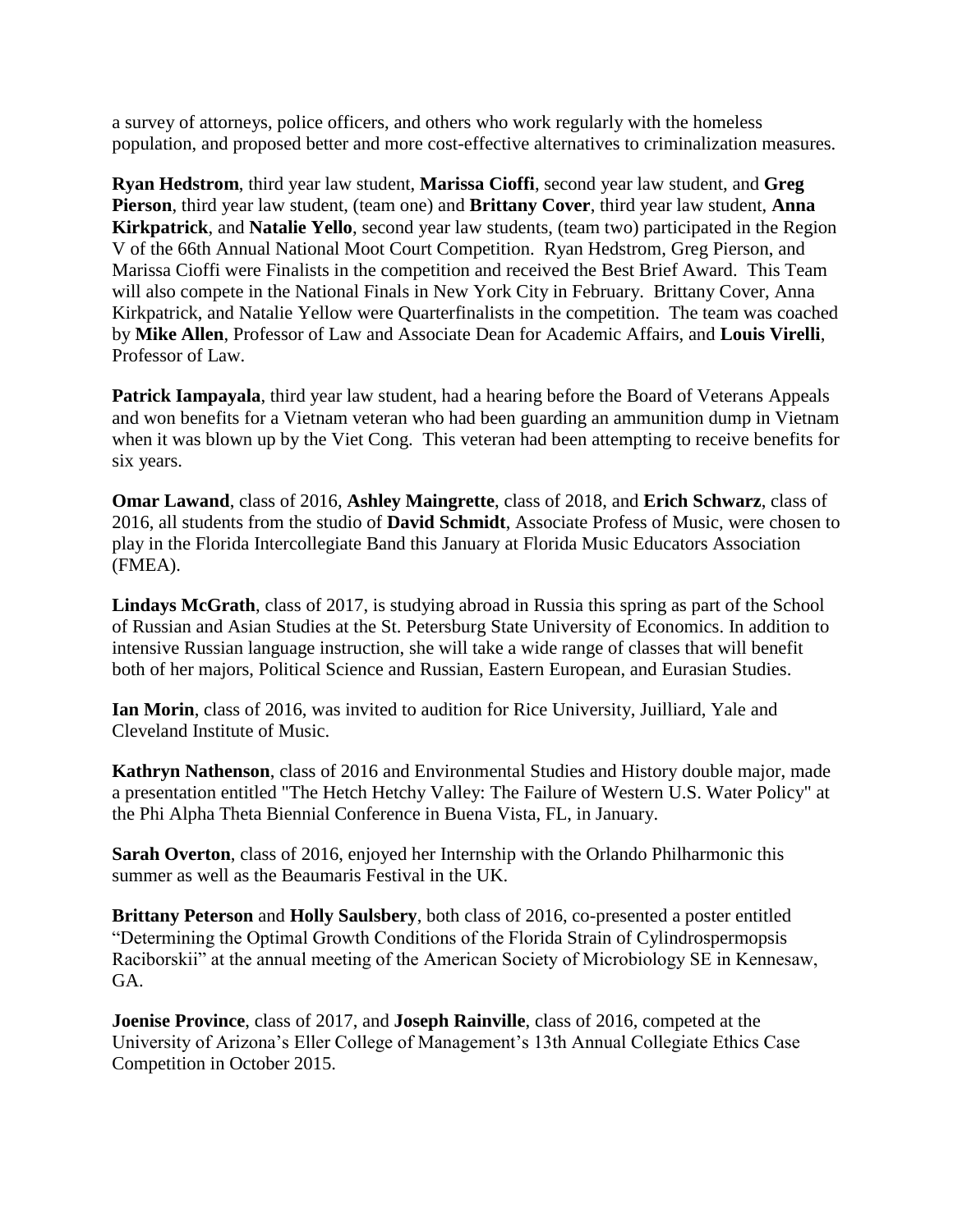**Zachary Rosson**, class of 2016 Physics major, has had his computational-based senior project entitled, "Orbital Behavior around a Non-uniform Celestial Body," accepted for presentation at the 28th Annual Workshop of the Center for Simulational Physics at the University of Georgia. He has received a student travel grant from the conference organizers to attend the workshop.

**Matthew Samuels**, M.B.A. student, earned the SAS Institute Certificate of Achievement for successful completion of the Joint Certificate Program in Business Intelligence and Analytics.

**Kristen Stetson**, class of 2016 Elementary Education major, presented a paper entitled, "I Didn't Learn This in School," at the Professional Development Schools National Conference in Orlando, FL.

**George Winsten**, class of 2018, attended the SE Florida Regional Climate Leadership Summit in Key West, FL, in December. Together with Jason Evans, Assistant Professor of Environmental Science and Studies, and Clay Henderson, Executive Director of the Institute for Water and Environmental Resilience, he represented Stetson at the Summit.

## **Recent Graduates in Graduate Programs and Industry Positions**

**Dylan Bateh** B.B.A. '15 interviewed with Intrappi, Jacksonville, FL.

**Mallory Brooks** B.A. '15 is the newly appointed Coordinator for Project H20, a consortium of universities, not-for-profits, and governments working together to address some of east-central Florida's biggest water issues.

**Mark Burton** B.A, B.S. '15 is now a Software Engineering Specialist with General Electric, where he is developing software for rail transportation.

**Karen Coleman** B.A. '15 is spending a year teaching in orphanages around the world. She is currently in Cambodia but has provided educational support in the following countries since last May: South Africa, Swaziland, Mozambique, India, and Nepal. She will spend the next six months in Guatemala, Honduras, and finally, Nicaragua.

**Catherine Coston** B.A. '15 accepted a full-time position with USA Volleyball.

**Leonard Novati** B.S. '15 is now working as a programmer with FIS Global.

**Joe Palermo** B.A. '15 is currently working as a freelance sound designer in Chicago, IL.

**Benjamin Rakus** BBA '15 is a baseball player.

**Amanda Roy** B.A. '15 had her Psychology Senior Research project published in a peerreviewed scholarly journal. Ms. Roy's project examined the impact of playing video games either cooperatively or competitively on stress reduction.

Roy, A. and Ferguson, C.J. (in press). "Competitively versus cooperatively? An analysis of the effect of game play on levels of stress." *Computers in Human Behavior.*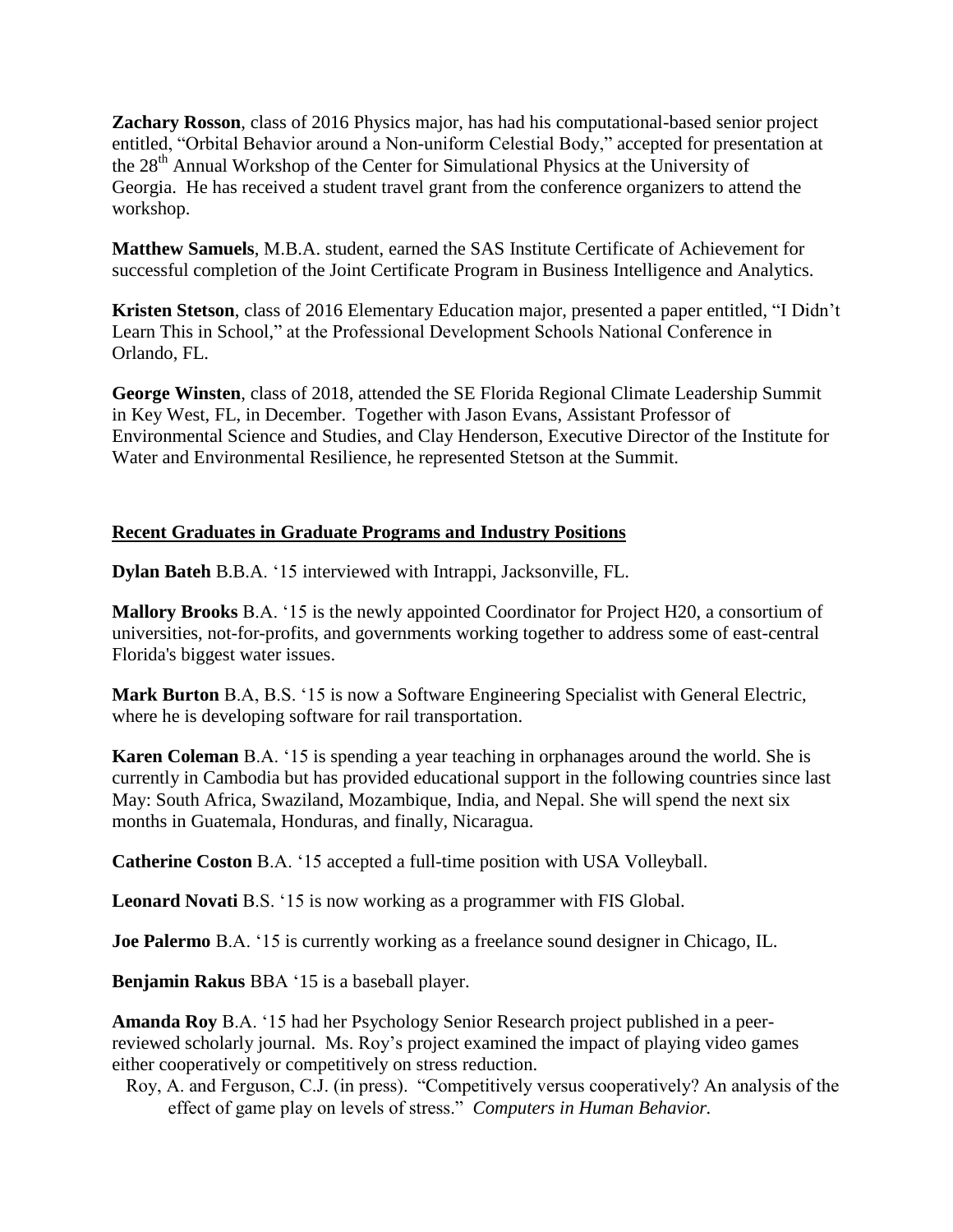**Mitch VanSumeren** B.B.A. '15 graduated as Sport Business Major of the Year, ran the Stetson Sport Business Spotlight Event, accepted a full year internship with Embry-Riddle University's Athletic Marketing Department.

**Alex Wall** B.B.A. '15 accepted full-time employment with the Orlando Solar Bears after completing Fall 2014 internship. He worked full-time during his last two semesters at Stetson and graduated this December.

**Nicole Wohn** B.B.A. '15 is interning with Deloitte in Tampa during Spring, 2016.

## **Notable Work by Stetson Student Groups**

Students enrolled in *BSAN 360 – Project Management*, instructed by **Shahram Amiri**, Chair of Decision and Information Sciences, successfully earned their Stetson Project Management Certificate.

Students enrolled in *BSAN 494 – Business Analysis*, instructed by **Joseph Woodside**, Assistant Professor of Decision and Information Sciences, successfully earned their International Institute in Business Analysis Academic Certificate.

The **Department of Mathematics and Computer Science** sent two computer science teams to the state-level programming competition at the Florida Institute of Technology in November. The teams won second and third place respectively.

The **Food Law Society** planted its organic garden on the Gulfport campus in October, and the event was covered by the Tampa Bay Times: [http://www.tampabay.com/news/humaninterest/standalone-hed-goes-here/2249252](https://outlook.law.stetson.edu/owa/redir.aspx?C=R7oid7P1gkCNuYNNAI-jFYScDwbHGdMI1-RN1trMj6bDI-nwNjEYa1v9wSAvTH5EMVvTqh6TN30.&URL=http%3a%2f%2fwww.tampabay.com%2fnews%2fhumaninterest%2fstandalone-hed-goes-here%2f2249252)

Student in the *FSEM 100 - Fans, Football and the Southeast Conference* course, instructed by Ben Goss, Associate Professor and Director of Sport Business, wrote stories for publication consideration on Saturday Down South, a digital publication based in Longwood, Fla., that covers SEC football as the culmination of their progressive writing assignment. Saturday Down South CEO Drew Roberts and VP Connor O'Gara were guest speakers for the class during the semester.

All of the **Master of Accountancy** students have secured employment with CPA firms and will begin employment upon graduation in Summer, 2016. The firms include James Moore and Company, PricewaterhouseCoopers, and EY.

*MKTG 318 - Marketing Research* students, in a market awareness study with instructor **Carolyn Nicholson,** Professor of Marketing, did marketing research projects for Stetson's Center for Community Engagement on social media and communication use, for the DuPont Ball Library on student use and satisfaction with the new Hollis Family Student Success Center study resources in the library, for Housing and Residential Life on student satisfaction in student housing, and for Trideck, a start-up firm with an innovative new skateboard.